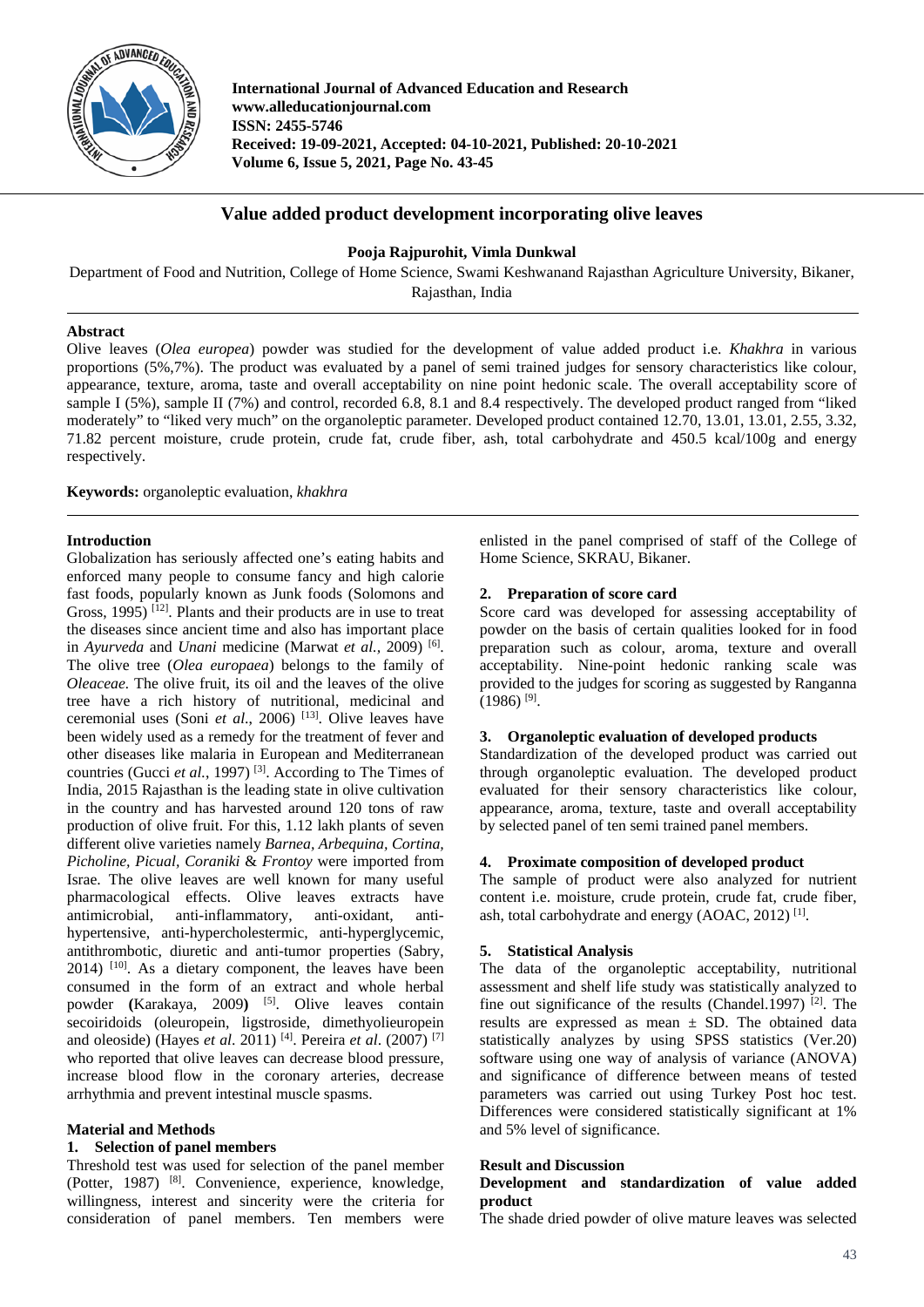for study. Value added product were developed and standardized using different proportions of shade dried powder of olive mature leaves (5%, 7% ) and evaluated by the panel of semi trained judges for sensory characteristics like colour, appearance, aroma, texture, taste and overall acceptability on nine point hedonic scale. Results of sensory evaluation of developed product are depicted in Table I.

#### **Khakhra**

Mean acceptability score for organoleptic attributes of *khakhra* are portrayed in Table 1. Sample I and II of *khakhra* prepared using olive leaves powder along with control made by wheat flour sample found to be organoleptic acceptable by the panelists.

The highest score (8.4) recorded by the control and fell in the category "liked very much" by the panel member. The lowest scores (6.8) secured by sample II which had maximum amount of olive leaves powder i.e. 7%, and fell under category of "liked slightly". While sample I (5% powder + 95% wheat flour) recorded 8.1 and found at par when compared with control one. Mean organoleptic scores for the sensory parameters i.e. colour, appearance, aroma, texture, taste and overall acceptability were found to be highly significant at 1% level. Similar study conducted by Sharma  $(2010)$ <sup>[11]</sup> showed that incorporation of AVLP (aloe vera leaf powder) with wheat flour and Bengal gram in *khakhra* secured 7.7 and fell in the category of "liked moderately" on nine point hedonic scale.

**Table 1:** Organoleptic acceptability of *khakhra*

| Sr No              | <b>Khakhra</b>   | Mean score of sensory characteristics on nine point hedonic ranking scale |                |                |                |                |                              |  |
|--------------------|------------------|---------------------------------------------------------------------------|----------------|----------------|----------------|----------------|------------------------------|--|
|                    |                  | Colour                                                                    | Appearance     | Aroma          | <b>Texture</b> | <b>Taste</b>   | <b>Overall Acceptability</b> |  |
| . .                | Control          | $8.8 \pm 0.42$                                                            | $8.6 \pm 0.69$ | $8.2 \pm 0.63$ | $8.7 \pm 0.48$ | $8.7 \pm 0.67$ | $8.4 \pm 0.69$               |  |
| $\sim$<br><u>.</u> | Sample I $(5%)$  | $8.2 \pm 0.78$                                                            | $8.0 \pm 0.66$ | $7.9 \pm 0.31$ | $8.4 \pm 0.51$ | $8.0 \pm 0.66$ | $8.1 \pm 0.56$               |  |
| 3.                 | Sample II $(7%)$ | $7.1 \pm 0.56$                                                            | $7.2 \pm 0.78$ | $7.0 \pm 0.66$ | $7.2 \pm 0.66$ | $6.4 + 1.34$   | $6.8 \pm 0.42$               |  |
|                    | "F" Value        | $19.87**$                                                                 | $9.51***$      | $12.38***$     | $12.06***$     | $15.31***$     | $21.94**$                    |  |

Values are mean  $\pm$  SD of ten panelists \*\*significance at 1% level

#### **Proximate composition of** *khakhra*

The sample of product was also analyzed for nutrient content i.e. moisture, crude protein, crude fat, crude fiber, ash, total carbohydrate and energy.

Table II and fig.I exhibited the proximate composition of control, sample I and sample II of *khakhra.* Moisture content of control, developed sample I and sample II of *khakhra* was analyzed as 12.56 percent, 12.66 percent and 12.70 percent respectively. Crude protein content as observed lower (12.54) in control sample whereas higher

values (13.01) was observed in sample II. Data from Table II and fig. I depicted that fat content analyzed to be 12.59, 12.89 and 13.01 percent in control and developed sample I and II, whereas ash content was 2.87 percent 2.44 and 2.55 percent respectively. Crude fiber content of control, sample I and sample II of *khakhra* was 2.20 percent, 2.44 percent and 2.55 percent respectively, indicating higher crude fiber in the developed sample II than its counterpart and difference observed to be significant at 1 % level for energy, ash & carbohydrate.

| Table 2: Proximate composition of Khakhra (on dry weight basis) |  |
|-----------------------------------------------------------------|--|
|-----------------------------------------------------------------|--|

| Sr. No. | Khakhra          |                | Moisture (%) Crude Protein (%) Crude Fat (%) Crude fiber (%) Ash (%) Carbohydrate (%) Energy (%) |                |               |               |                |                |
|---------|------------------|----------------|--------------------------------------------------------------------------------------------------|----------------|---------------|---------------|----------------|----------------|
|         | Control          | $12.56 + 0.40$ | $12.54 + 0.19$                                                                                   | $12.59 + 0.51$ | $2.20 + 0.76$ | $2.87+0.09$   | $70.16 + 0.41$ | $438.1 + 1.1$  |
|         | Sample I $(5\%)$ | $12.66 + 0.41$ | $12.87 + 0.17$                                                                                   | $12.89 + 0.51$ | $2.44+0.77$   | $3.19 + 0.77$ | $71.35 + 0.06$ | $446.9+1.43$   |
|         | Sample II $(7%)$ | $12.70 + 0.41$ | $13.01 + 0.17$                                                                                   | $13.01 + 0.51$ | $2.55+0.75$   | $3.32+0.12$   | $71.82 + 0.03$ | $450.5 + 1.53$ |
|         | "F" Value        | 5.353          | 0.087                                                                                            | 0.540          | 0.162         | $14.84**$     | $1021.09**$    | $63.43**$      |

Values are mean  $\pm$  SD of three replicates

\*\*significance at 1% level.



**Fig 1:** Proximate composition of *Khakhra*